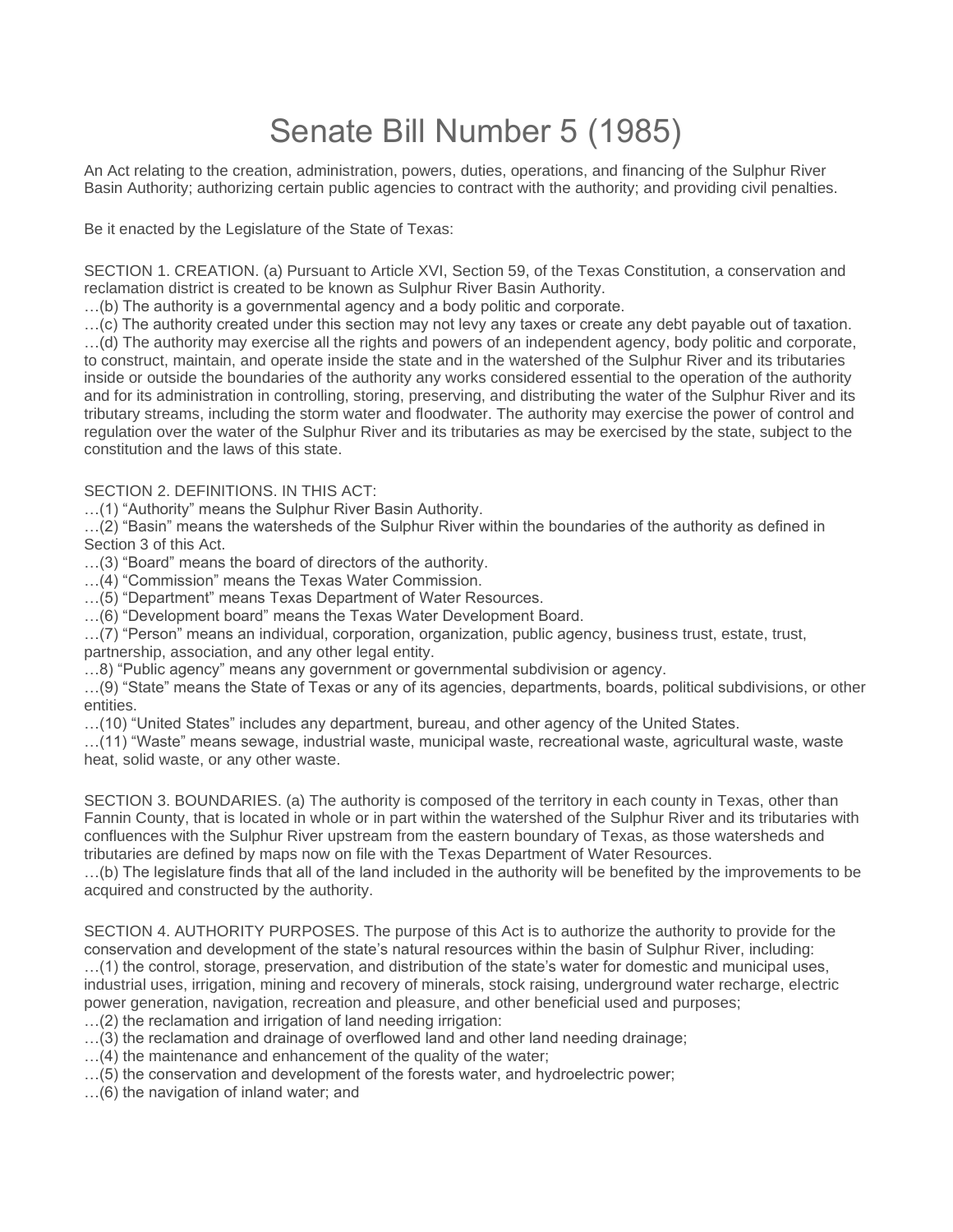…(7) the provision of systems, facilities, and procedures for the collection, transportation, handling, treatment, and disposal of waste of all types.

SECTION 5. CONSTRUCTION OF ACT. This Act shall be liberally construed to achieve its purposes and any particular grant of power included in this Act shall be held to specify but not to limit general powers. This Act is sufficient authority for the performance of all acts and procedures authorized by this Act, without reference to any other law or any restrictions or limitations included in any other law.

SECTION 6. BOARD OF DIRECTORS. (a) The authority shall be governed by a board of directors composed of six members. The members of the board shall be appointed by the governor with the advice and consent of the senate. Two members of the board shall be appointed from each of the following regions:

…(1) Region 1: Bowie and Red River counties;

…(2) Region 2: Cass, Franklin, Hunt, Morris, and Titus counties; and

…(3) Region 3: Delta, Hopkins, and Lamar counties.

…(b) Each member of the board must be a qualified elector and a resident of a county in the region for which he is appointed.

…(c) Except for the initial members of the board, each member of the board shall serve for a term of six years and until his successor has qualified. Of the six initial members appointed by the governor, the governor shall designate two members to serve for terms that expire on February 1, 1987, two members to serve for terms that expire on February 1, 1989, and two members to serve for terms that expire on February 1, 1991.

…(d) Each member of the board shall qualify by taking the constitutional oath of office and by executing a bond in an amount determined by the board conditioned on the faithful performance of his duties.

…(e) All vacancies on the board shall be filled in the manner provided by this section for making the original appointment.

…(f) The governor may remove a director from office for inefficiency, neglect of duty, misconduct in office, or absence from three consecutive regular meetings of the board. Before a director is removed from office, the board shall call and hold a hearing on the charges against him, and the director who is the subject of the proposed removal is entitled to appear at the hearing and present evidence to show why he should not be removed from office. Not later than the 30th day before the date of the hearing, the board shall give the accused director notice of the charges against him and the time and place for the hearing. An affirmative vote of not less than four of the directors is required to approve a recommendation for removal. A recommendation for removal shall be forwarded to the governor for his consideration and action as provided by this subsection.

 $\dots$  (g) A majority of the members of the board constitutes a quorum for the transaction of business.

…(h) The board shall adopt and may amend necessary rules for the conduct of the authority's business.

…(i) The board shall elect a president, one or more vice-presidents, a secretary, a treasurer, and other officers as the members of the board consider necessary. The president and vice-president must be members of the board, but other officers are not required to be members of the board. The offices of the secretary and treasurer may be combined, and the offices of assistant secretary and assistant treasurer may be combined.

SECTION 7. INTEREST IN CONTRACT. A director who has a financial interest in a contract of the authority for the purchase, sale, lease, rental, or supply of property, including supplies, materials, and equipment, or the construction of facilities shall disclose that fact to the other members of the board and may not vote on or participate in discussions during board meetings on the acceptance of the contract. A financial interest of a director does not affect the validity of a contract if disclosure is made and the director with the financial interest does not vote on the question of entering into the contract.

SECTION 8. DIRECTOR'S COMPENSATION. (a) A director is entitled to receive \$25 a day and reimbursement for actual and necessary expenses incurred:

…(1) for each day he spends attending meetings of the board; and

…(2) for each day he spends attending to the business of the authority that is authorized by the board.

…(b) A director is not entitled to receive a per diem allowance for more than 50 days in any single calendar year.

SECTION 9. COMMITTEES. The board may appoint or establish committees from the membership of the board as necessary or desirable to assist in conducting the business of the authority. Subject to the applicable rules of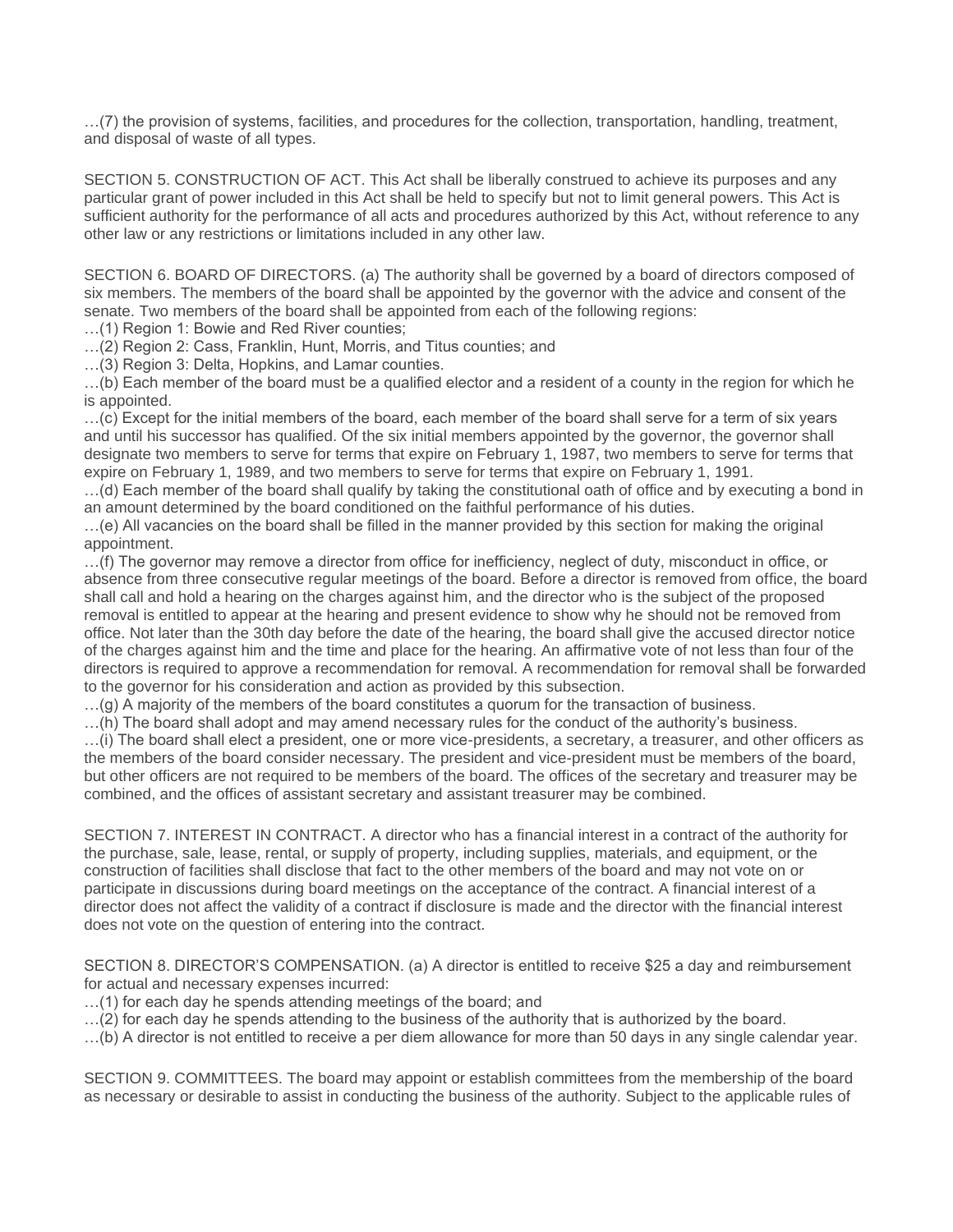law on delegation of powers, the board may assign or delegate or provide for the assignment or delegation of any powers, duties, and functions to its committees as the board may provide by rule or resolution.

SECTION 10. EXECUTIVE DIRECTOR. (a) The board may employ an executive director and set his salary and other compensation by majority vote of the qualified directors.

…(b) The executive director is the chief executive officer of the authority.

…(c) Under policies established by the board, the executive director is responsible to the board for:

…(1) administering the directives of the board;

…(2) keeping the authority's records, including minutes of the meetings of the board and the executive committee:

…(3) coordinating with state, federal, and local agencies;

…(4) developing plans and programs for the approval of the board or the executive committee;

…(5) hiring, supervising, training, and discharging the authority's employees, as authorized by the board or the executive committee;

…(6) contracting for or retaining technical, scientific, legal, fiscal, and other professional services, as authorized by the board; and

…(7) performing any other duties assigned by the board.

…(d) The board may discharge the executive director on a majority vote of the qualified directors.

SECTION 11. DIRECTORS' AND EMPLOYEES' BONDS. (a) The executive director, the treasurer, and other officers, agents, and employees of the authority who have responsibilities that involve the collection, custody, or payment of any money of the authority shall execute a fidelity bond. The board shall approve the form, amount, and surety of the bond.

…(b) The authority shall pay the premiums on the bonds required under this Act.

SECTION 12. PRINCIPAL OFFICE. The authority shall maintain its principal office inside its boundaries.

SECTION 13. RECORDS. (a) The authority shall keep complete and accurate accounts of its business transactions in accordance with generally accepted methods of accounting.

…(b) The authority shall keep complete and accurate minutes of its meetings.

…(c) The authority shall keep its accounts, contracts, documents, minutes, and other records at its principal office.

…(d) Except as otherwise required by law, the authority shall not disclose any records that it has relating to trade secrets or economics of operation of any business or industry.

…(e) Except as provided by Subsection (d) of this section, the authority shall permit reasonable public inspection of its records during regular business hours under rules adopted by the board.

SECTION 14. SEAL. The authority shall adopt a seal.

SECTION 15. SUIT. (a) The authority may sue and be sued in the name of the authority.

…(b) Service of process may be accomplished by serving the president or vice-president of the board or the executive director.

…(c) All courts of this state shall take judicial notice of the establishment of the district.

SECTION 16. GENERAL POWERS AND DUTIES. (a) The authority shall administer this Act and shall use its facilities and powers to accomplish the purposes of this Act.

…(b) The authority may exercise the powers, rights, and privileges necessary or convenient for accomplishing the purposes of this Act.

…(c) The powers granted to the authority by this Act are cumulative of all powers granted by other laws that are applicable to the authority. However, the powers granted to the authority by this Act are not intended to restrict the powers of any conservation and reclamation district previously created within the basin or area of the authority under Article XVI, Section 59, of the Texas Constitution. It is the legislature's intent that the authority and those districts exercise their respective powers in a cooperative manner.

…(d) A district previously created under Article XVI, Section 59, or Article III, Sections 52(b)(1) and (2), of the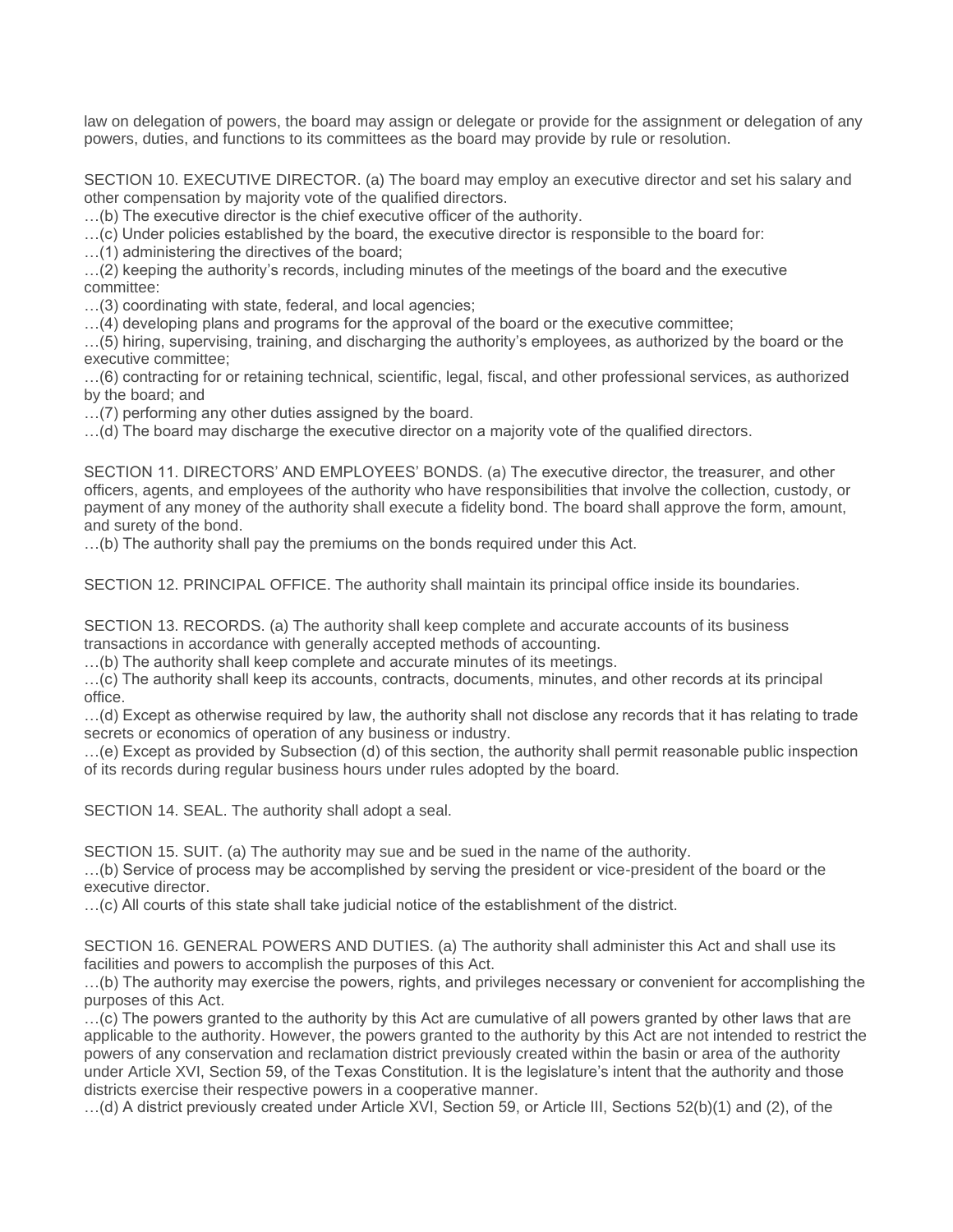Texas Constitution may coordinate its plans with the authority and may enter into joint undertakings for the purposes for which the districts are created. However, those acts must be approved by a majority of the board of directors of the district and authority.

SECTION 17. CONTROL AND USE OF WATERS. (a) Subject to the constitution and other laws of this state and the continuing right of supervision of the state through the commission, the authority may exercise authority over the storm water and floodwater of the basin, subject to applicable provisions of the Water Code.

…(b) The authority may exercise the powers of control and use of the state's water in the manner and for the following purposes:

…(1) to provide for the control and coordination of water use in the basin as a unit;

…(2) to provide by adequate organization and administration for the preservation of the rights of the people of the different sections of the basin in the beneficial use of water;

…(3) to provide for conserving storm water, floodwater, and unappropriated flow of the basin, including the storage, control, transportation, treatment, and distribution of that water, and the prevention of the escape of water without the maximum of public service and for the prevention of devastation of land from recurrent overflows, and the protection of life and property in the river basin from uncontrolled floodwater;

…(4) to provide for the conservation of water essential for domestic and other water uses of the people of the basin, including necessary water supplies for cities, towns, and industrial districts;

…(5) to provide for the irrigation of land in the basin where irrigation is required for agricultural purposes or is considered helpful to more profitable agricultural production and for the equitable distribution of storm water, floodwater, and unappropriated flow water to the regional potential requirements for all uses;

…(6) to provide for the encouragement and development of drainage systems and provisions for drainage of land in the valleys of the basin needing drainage for profitable agricultural and livestock production and industrial activities, and other drainage f land for the most advantageous use;

…(7) to provide for the conservation of soil against destructive erosion, thereby preventing the increased flood menace incident to erosion;

…(8) to control and make available for use storm water, floodwater, and unappropriated flow water as authorized by the commission, in the development of commercial and industrial enterprises in all sections of the watershed area of the authority;

…(9) to provide for the control, storage, and use of storm water, floodwater, and unappropriated flow water in the development of hydroelectric power, where this use may be economically coordinated with other and superior uses, and subordinated to the uses declared by law to be superior;

…(10) to provide for each purpose and use for which storm water, floodwater, and unappropriated flow water when controlled and conserved may be used in the performance of a useful service as contemplated and authorized by the provisions of the constitution and laws of this state;

…(11) to control, store and preserve the water of the basin inside the boundaries of the authority for any useful purpose;

…(12) to use, distribute, and sell water for any beneficial purpose inside and outside the authority; and

…(13) to acquire water and water rights inside and outside the authority.

SECTION 18. FORESTATION AND REFORESTATION. The authority may forest and reforest and aid in the foresting and reforesting of the watershed area of the basin.

SECTION 19. GROUNDWATER. (a) The authority may conduct surveys and studies of the groundwater supplies in the authority for the purpose of determining the location and quantity of groundwater available, and to develop and ascertain other data and information that in the judgment of the board may be necessary to fully develop water uses from the groundwater in the authority.

…(b) Subject to the requirements of applicable laws and with the approval and under the supervision of the commission, the authority may appropriate storm water and floodwater to recharge underground freshwaterbearing sand and aquifers in the basin.

SECTION 20. WATER QUALITY CONTROL. The authority is a river authority for the purposes and definitions of Chapter 30, Water Code, the Clean Air Financing Act (Article 4477-5a, Vernon's Texas Civil Statutes), and the Solid Waste Resource Recovery Financing Act (Article 4477-7a, Vernon's Texas Civil Statutes) as they apply to the authority. If one of those Acts conflicts with this Act, this Act prevails.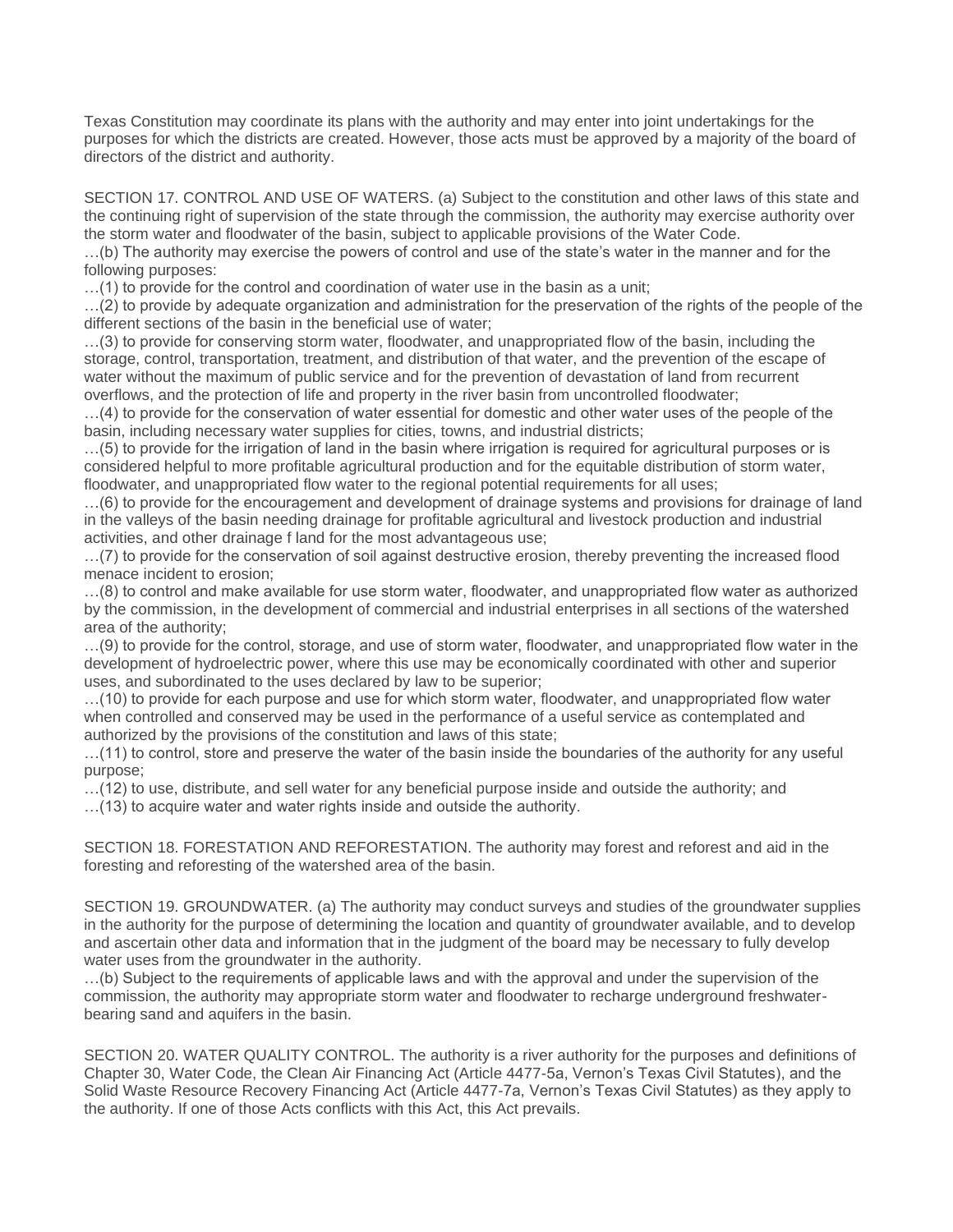SECTION 21. SOLID WASTE. The authority may purchase, acquire, construct, maintain, and provide facilities, equipment, and disposal sites to furnish solid waste collection, transportation, treatment, and disposal services inside the authority, may charge for the services, and may enter into contracts for those services with any person.

SECTION 22. PARKS AND RECREATIONAL FACILITIES. The authority may acquire land adjacent to or in the basin, for park and recreational purposes, and may acquire, construct, and maintain park and recreational facilities on that land.

SECTION 23. PERMITS AND LICENSES. (a) The authority shall apply for any permits, licenses, franchises, and other grants of authority required from the commission.

…(b) The authority may apply for any permits, licenses, franchises, and financial assistance it may need from the department or any federal, state, or local governmental agency.

SECTION 24. SERVICE CONTRACTS AND CHARGES. (a) The authority may enter into service contracts and may adopt resolutions and orders establishing rates and providing for the collection of fees and charges for the sale or use of water, the services of water transmission, treatment, and storage facilities, solid and liquid waste collection, treatment and disposal facilities and services, the use of park and recreational facilities, the sale of power and electric energy, and any other services or facilities sold, furnished, or supplied by the authority.

…(b) The fees and charges shall be sufficient to produce revenues adequate to:

…(1) pay expenses necessary for the operation and maintenance of the property and facilities of the authority;

…(2) pay the principal of and interest on any bonds or other obligations issued by the authority when due and payable and to fulfill any reserve or other fund obligations of the authority in connection with the bonds or other obligations; and

…(3) pay any other expenses the board may consider necessary and proper for the operations of the authority.

SECTION 25. EMINENT DOMAIN. (a) The authority may acquire land inside and outside the authority to carry out the powers, rights, privileges, authority, and functions authorized by this Act by condemnation when the board determines, after notice and hearing, that it is necessary.

…(b) The right of eminent domain shall be exercised by the authority in the manner provided by Chapter 21, Property Code, except that the authority is not required to give bond for appeal or bond for costs in a condemnation suit or other suit to which it is a party and is not required to deposit double the amount of any award in any suit.

…(c) If the authority, in the exercise of the power of eminent domain, makes necessary the relocation, raising, lowering, rerouting, or change in grade, or alternation of the construction of any highway, railroad, electric transmission or distribution line, telephone or telegraph properties and facilities, or pipeline, all necessary relocations, raising, lowering, rerouting, change in grade, or alteration of construction shall be accomplished at the sole expense of the authority. "Sole expense" means the actual cost of relocation, raising, lowering, rerouting, or change in grade or alteration of construction to provide comparable replacement without enhancement of facilities, after deducting the net salvage value derived from the old facility.

SECTION 26. ACQUISITION AND DISPOSITION OF PROPERTY. (a) The authority may purchase, lease, acquire by gift, maintain, use, and operate property of any kind inside or outside the authority, appropriate for the exercise of its powers or accomplishment of its purposes.

…(b) The authority also may sell any property or interest in property owned by the authority by installments or otherwise, including sales in any manner prescribed or authorized by Chapter 224, Acts of the 56th Legislature, Regular Session, 1959 (Article 1109j, Vernon's Texas Civil Statutes), Chapter 30, Water Code, and the Clean Air Financing Act (Article 4477-5a, Vernon's Texas Civil Statutes). The authority may also lease, exchange, or otherwise dispose of any property or interest in property.

SECTION 27. FACILITIES The authority may acquire, construct, extend, improve, maintain, reconstruct, use, and operate any facilities inside or outside the authority necessary or convenient to the exercise of its powers, rights, duties, and functions or accomplishments of its purposes.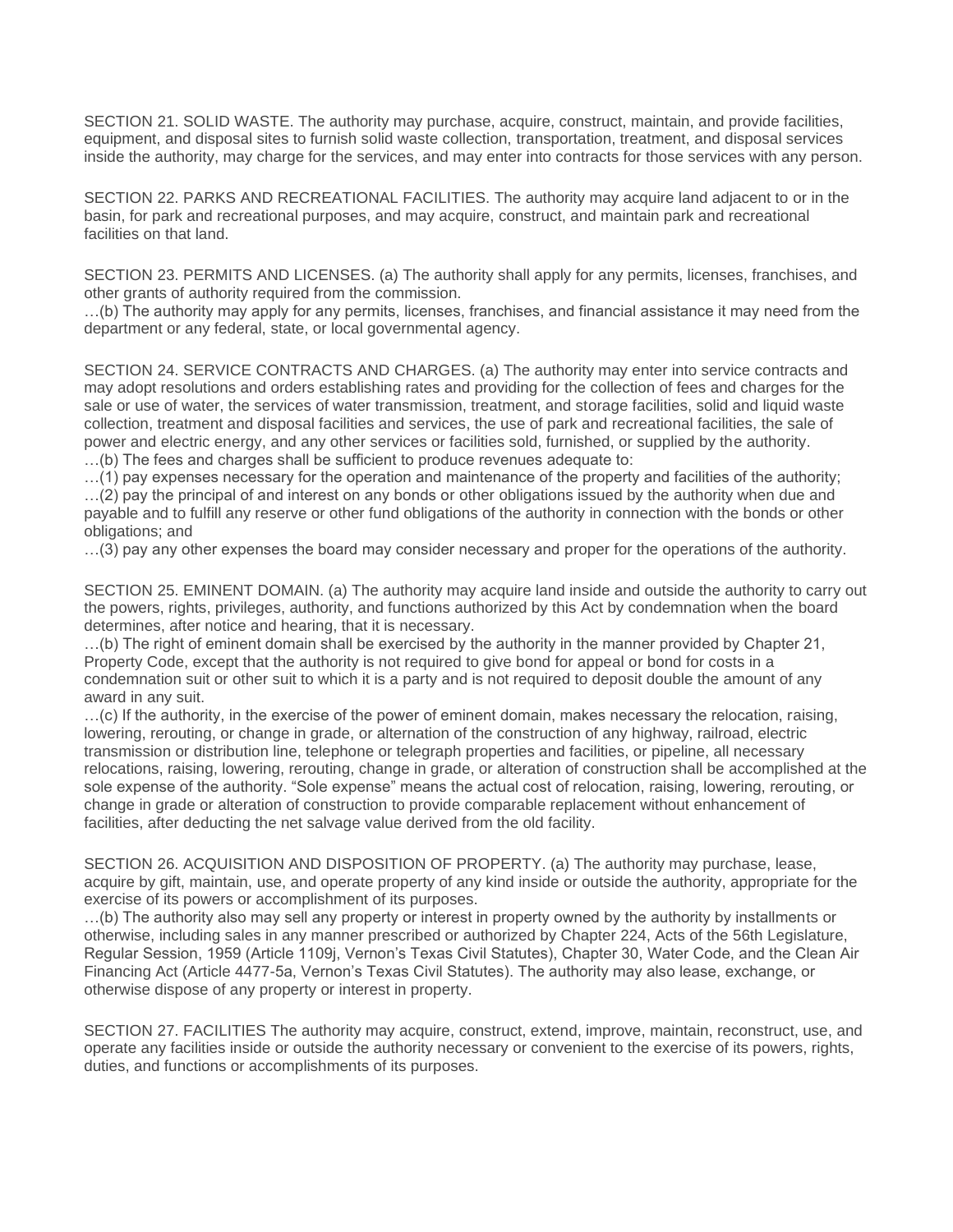SECTION 28. USE OF PUBLIC EASEMENTS. The authority may use any public roadways, streets, alleys, or public easements inside or outside the boundaries of the authority in the exercise of its powers or the accomplishment of its purposes without the necessity of securing a franchise.

SECTION 29. CONTRACTS GENERALLY. (a) The authority may enter into contracts and execute instruments that are necessary or convenient to the exercise of its power, rights, duties, and functions or the accomplishment of its purposes.

…(b) Notwithstanding any other law, the authority may undertake and carry out any activities, enter into contracts, loan agreements, leases, or installment sales agreements, and acquire, purchase, construct, own, operate, maintain, repair, improve, or extend, and loan, lease, sell, or otherwise dispose of, as the parties may agree, any facilities, plants, buildings, structures, equipment, and appliances, property or any interest in property, and any or all money or proceeds of bonds and other obligations. This may be accomplished by such methods as loan payments, rentals, sales, and installment sales.

…(c) All persons are authorized to contract with the authority in any manner authorized by this Act, Chapter 30, Water Code, the Clean Air Financing Act (Article 4477-5a, Vernon's Texas Civil Statutes), and the Solid Waste Resource Recovery Financing Act (Article 4477-7a, Vernon's Texas Civil Statutes), with respect to water, waste, pollution control, or any other facilities and any services provided by the authority. A public agency also may enter into and execute such a contract with the authority and may determine, agree, and pledge that all or any part of its payments under the contract is payable from the source described in Section 30.030(c), Water Code, subject only to the authorization of the contract, pledge, and payments by the governing body of the public agency. A public agency also may use and pledge any other available revenues or resources for payment of amounts due under those contracts, as an additional source or sources of payment or as the sole source or sources of payment. …(d) A public agency may fix, charge, and collect fees, rates, charges, rentals, and other amounts for any services or facilities provided by any utility operated by it, or provided pursuant to or in connection with any contract with the authority, from its inhabitants or from any users or beneficiaries of the utility, services, or facilities, including specifically water charges and garbage collection or handling fees and other fees or charges, and may use and pledge those funds to make payments to the authority required under the contract, and may covenant to do so in amounts sufficient to make all or any part of those payments to the authority when due. If the parties agree in the contract, those payments constitute an expense of operation of any facilities or utility operated by the public agency.

SECTION 30. BIDS AND CONTRACT CONDITIONS. (a) A construction, maintenance, operation, or repair contract, a contract for the purchase of material, equipment, or supplies, or a contract for services other than technical, scientific, legal, fiscal, or other professional services, that will require an estimated expenditure of more than \$10,000, or is for a term of six months or more, shall be awarded to the lowest and best bidder. A notice to bidders shall be published once each week for three consecutive weeks before the date set for awarding the contract. If the board finds that an extreme emergency exists, the board may award contracts necessary to protect and preserve the public health and welfare or the property of the authority without using the bidding procedures.

…(b) The notice of bids is sufficient if it states the time and place at which the bids will be opened, the general nature of the work to be done, the material, equipment, or supplies to be purchased, or the nonprofessional services to be rendered, and states the terms on which copies of the plans, specifications, or other pertinent information may be obtained.

…(c) Notice shall be published in a newspaper with general circulation in the authority and may also be published in any other appropriate publication.

…(d) A person who desires to bid on the construction of any work or project that is advertised for bids shall, on written application to the authority, be furnished with a copy of the plans and specifications or other engineering and architectural documents showing the work to be done and all of the details of the work to be done. The authority may make a charge to cover the cost of making the copy. Bids must be in writing, and sealed and delivered to the authority, and must be accompanied by a certified check on a responsible bank in this state or, at the discretion of the authority, a bid bond from a company approved by the authority, for at least one percent of the total amount bid. The check or bond is forfeited to the authority if the successful bidder fails or refused to enter into a proper contract or fails or refuses to furnish bond as required by law. Any or all bids may be rejected by the authority, and the authority may waive any irregularity in the bids.

…(e) Bids shall be opened at the place specified in the published notice and shall be announced by the authority.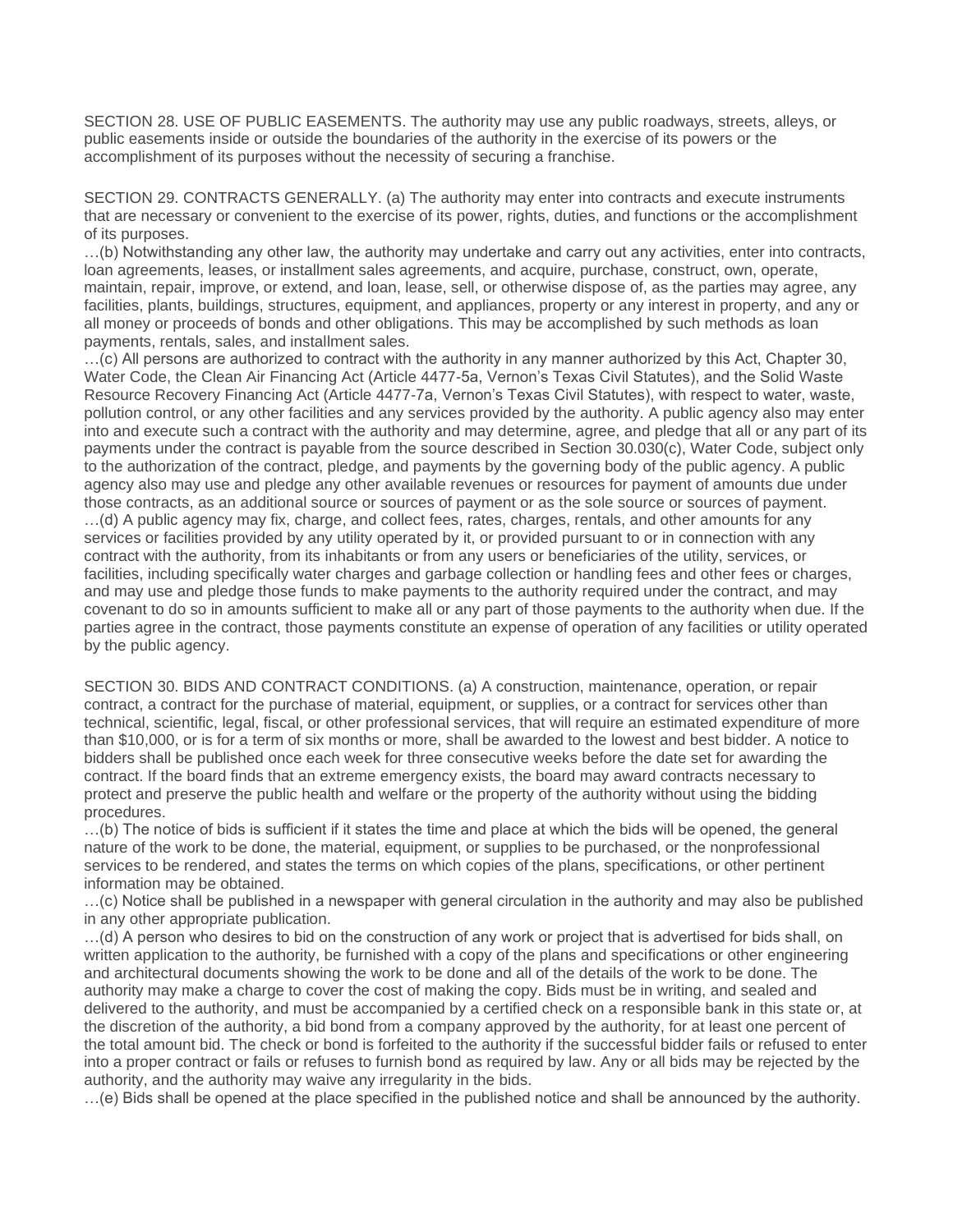The place where the bids are opened and announced shall be open to the public. The award of the contract shall be made by the board.

…(f) The contract price of all construction contracts of the authority may be paid in partial payment as the work progresses, but the payment shall not exceed 90 percent of the amount due at the time of the payment as shown by the report of the engineer of the authority. During the progress of the work, the executive director shall inspect the construction or have the construction inspected by the authority's engineer or his assistants. On certification of the executive director and the authority's engineer of the completion of the contract in accordance with its terms, and in the case of any construction contract for which notice to bidders is required by this Act, on approval of the board, the board shall draw a warrant on its depository to pay the balance due on the contract.

…(g) The person, firm, or corporation with whom the contract is made shall provide the performance and payment bonds required by law.

…(h) This section does not prohibit the authority from purchasing or acquiring land or interests in land from any person, or from acquiring, constructing, or improving pollution control or waste collection and disposal facilities as provided by Chapter 30, Water Code, the Clean Air Financing Act (Article 4477-5a, Vernon's Texas Civil Statutes), or other applicable laws, or purchasing or acquiring surplus property from a governmental entity by negotiated contract and without necessity for advertising for bids.

…(i) An officer, agent, or employee of the authority who is financially interested in a contract shall disclose that fact to the board before the board votes on the acceptance of the contract.

SECTION 31. AUTHORITY RULES. (a) The authority may adopt and enforce rules reasonably required to carry out this Act.

…(b) In adopting rules, the board shall comply, as appropriate, with the requirements of the Administrative Procedure and Texas Register Act (Article 6252-13a, Vernon's Texas Civil Statutes).

…(c) The board shall print its rules and furnish copies to any person on written request.

SECTION 32. PENALTIES. (a) A person who violates a rule or order of the authority is subject to a civil penalty of not less than \$50 nor more than \$1,000 for each day of violation.

…(b) The authority may sue to recover the penalty in a district court in the county in which the violation occurred. Penalties shall be paid to the authority.

…(c) The authority may sue for injunctive relief in a district court in the county in which the violation of any rule or orders occurred or is threatened.

…(d) The authority may sue for injunctive relief and penalties in the same proceeding.

SECTION 33. COURT REVIEW. (a) A person who is adversely affected by a rule or order of the authority may sue the authority in a district court to set aside the rule or order before the 31st day after the day on which the rule or order takes effect.

…(b) Venue for suits under Subsection (a) of this section is in any county located wholly or partially in the authority.

SECTION 34. SURVEYS AND ENGINEERING INVESTIGATIONS. The authority may make surveys and engineering investigations to develop information for its use, and the board may make and determine plans necessary to accomplish the purposes for which the authority is created and may carry out the plans.

SECTION 35. ACCESS. (a) To provide for the safety and welfare of persons and their property or for the protection and security of the property and facilities of the authority, the board may adopt rules with respect to the property of the authority and any water reservoir or dam, the construction, operation, or management of which is participated in by the authority, to control and regulate ingress, egress, and use, and the operation of land and water vehicles.

…(b) All public roads, streets, and state highways now traversing the areas to be covered by any impounded water shall remain open as a way of public passing to and from the lakes created, unless changed by the authority.

SECTION 36. USE OF BED AND BANKS OF SULPHUR RIVER AND ITS TRIBUTARIES. Subject to the approval of the commission, the authority may use the beds and banks of the Sulphur River and its tributary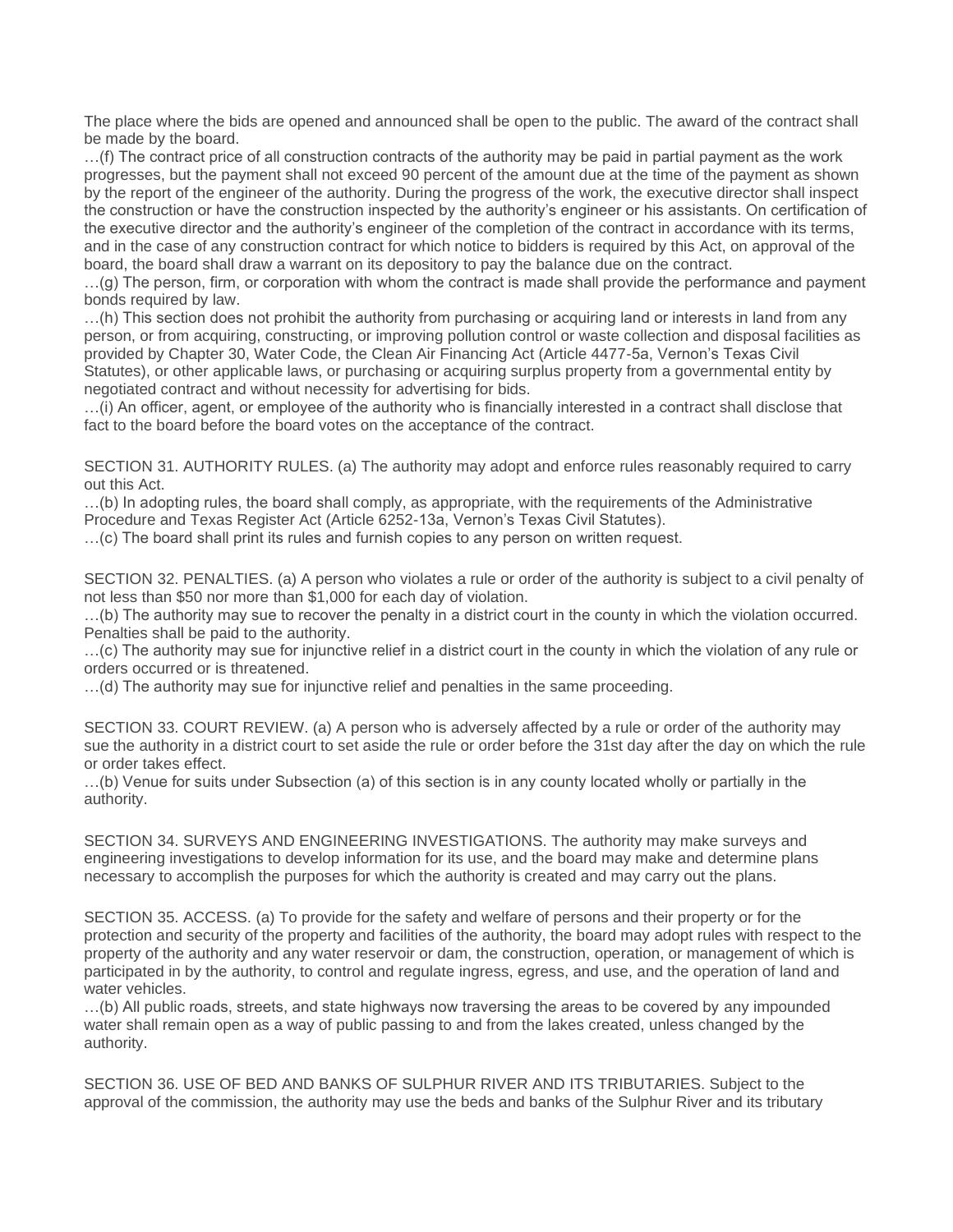streams for any purposes necessary to accomplish the plans of the authority for storing, controlling conserving, transporting, and distributing storm water, floodwater, and appropriated flow waters for useful purposes.

SECTION 37. WORK WITH DEVELOPMENT BOARD. The authority has and may exercise all the powers vested in political subdivisions under Title 2, Water Code, including the powers necessary to enable the authority to participate in the programs administered by the department for the acquisition and development of facilities, the sale or lease of facilities, financial assistance to political subdivisions, and other programs.

SECTION 38. GENERAL PROVISIONS. (a) the board may provide for any expenditures it considers essential or useful in the maintenance, operation, and administration of the authority.

…(b) The authority may perform any other acts or things necessary or convenient to the exercise of the powers, rights, privileges, or functions conferred by this Act or other laws.

SECTION 39. LIMITATIONS ON AUTHORITY AND SUPERVISION BY COMMISSION. (a) The powers and duties granted and prescribed by this Act are taken subject to all legislative declarations of public policy in the maximum use of the storm water, floodwater, and unappropriated flow water of the basin for the purposes for which the authority is created and subject to the continuing right of supervision of the state through the commission.

…(b) The commission shall approve or refuse to approve the adequacy of any plan or plans for flood control or conservation improvement purposes devised by the authority for the achievement of the plans and purposes intended in the creation of the authority and that contemplate improvements supervised by the commission under general law.

SECTION 40. DISBURSEMENT OF FUNDS. The authority's money may be disbursed only by check, draft, order, or other instrument, signed by the person or persons authorized in the board's rules, or by resolution of the board.

SECTION 41. FEES AND CHARGES. The authority shall establish fees and charges that may not be higher than necessary to fulfill the obligations imposed by this Act.

SECTION 42. LOANS AND GRANTS. (a) The authority may borrow money and accept grants and donations for its corporate purposes from private sources, the United States, the state, local governments, or any other person. The authority may enter into any agreement in connection with the loan, grant, or donation that is not in conflict with the constitution and laws of this state.

…(b) The sources of any funds accepted by the authority are public information.

SECTION 43. FUNDS FOR SURVEYS AND DATA COLLECTION. The authority may apply to the state, the United States, or any other person for funds necessary to secure engineering surveys and the compilation and collection of data relating to regional and general conditions entering into and influencing the character and the extent of the improvements necessary to accomplish the storage, control, transportation, treatment, conservation, and equitable distribution to the greatest public advantage of the storm water, floodwater, and normal flow that is stored and controlled, and to accomplish or carry out any of the other purposes of this Act. The authority shall request an amount it considers sufficient, and may make the necessary agreements with the party providing the funds, and may appropriate the amount of the estimated equitable contribution of the costs of developing essential engineering data.

SECTION 44. TRUST FUNDS. Money collected by or donated, granted, loaned, or advanced to the authority is declared to be trust funds for the purposes provided by the Act.

SECTION 45. INVESTMENT OF FUNDS. (a) Funds in the treasury that are not required for current payment of obligations of the authority or for sinking funds and that the board considers available for investment may be invested or reinvested by the authority in:

…(1) direct obligations of or obligations the principal and interest of which are guaranteed by the United States; …(2) direct obligations of or participation certificates guaranteed by the Federal Intermediate Credit Banks,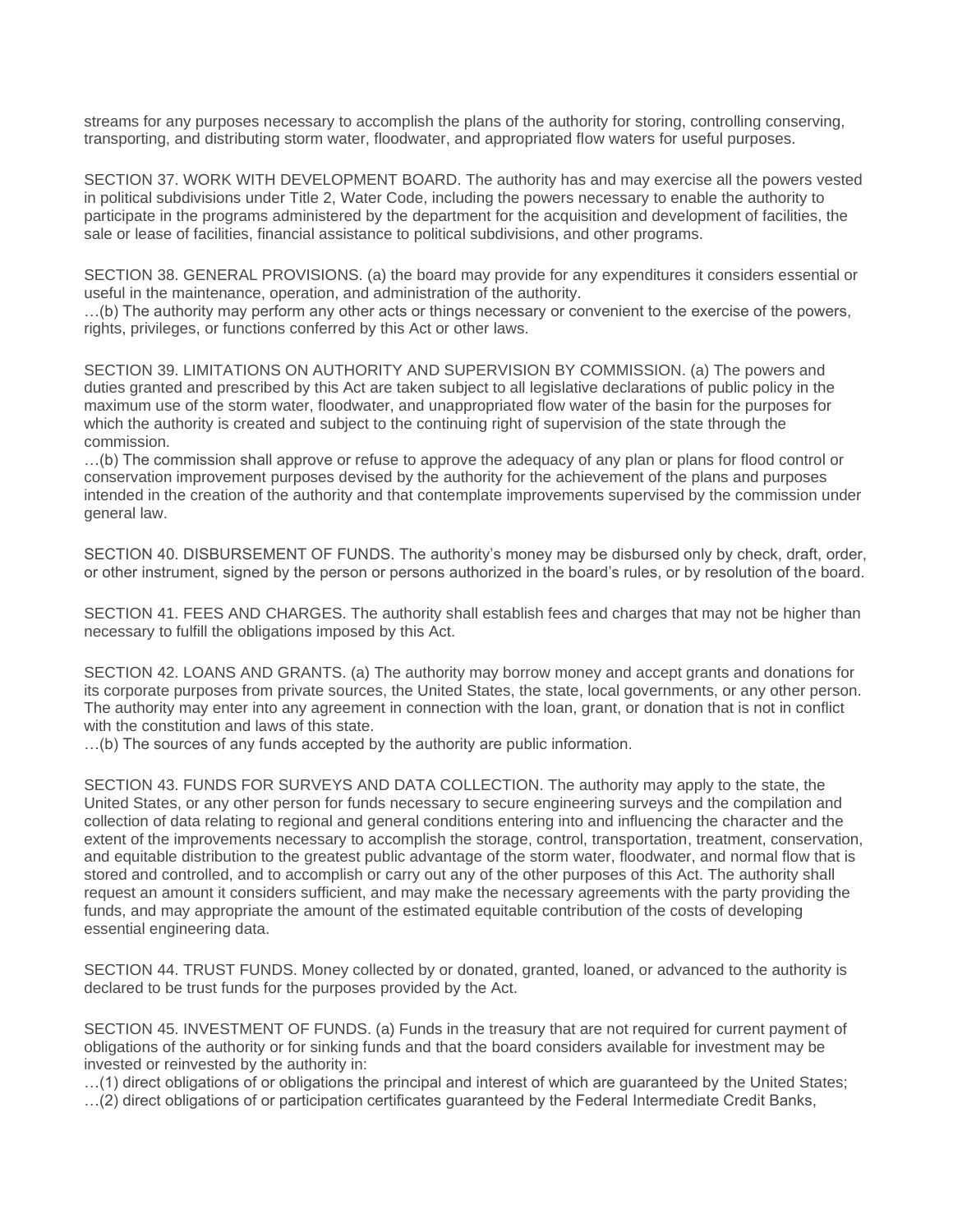Federal Land Banks, Federal National Mortgage Association, Federal Home Loan Banks, and Banks for Cooperatives;

…(3) certificates of deposit of any bank or trust company the deposits of which are fully secured by a pledge of securities of any of the institutions specified in this subsection;

…(4) any other securities eligible for investment under other laws; or

…(5) any combination of the investments listed in this subsection.

…(b) The type and maturity of investments made under this section shall be determined by the board which, in the case of funds established in connection with the authorization of bonds or other obligations, shall include appropriate provisions relating to those investments in the resolution relating to the issuance of those bonds. Income and profits on such investments shall be applied as directed by the board.

SECTION 46. AUDIT. (a) The fiscal year of the authority ends on August 31 of each year.

…(b) On or before January 1 following the close of each fiscal year, the state auditor shall audit the books and accounts of the authority for the preceding fiscal year.

…(c) The audit shall state the amount of money received by the authority under this Act during the preceding fiscal year, and how, to whom, and for what purpose the money was spent.

…(d) A copy of the audit report shall be filed with the authority, the governor, the lieutenant governor, the speaker of the house of representatives, the attorney general, the commission, and the comptroller of public accounts. …(e) After completing the audit report, the state auditor shall prepare a statement showing the actual cost of the audit and shall certify the statement to the governor for his approval. After the statement is approved by the governor, it shall be delivered to the authority. The authority shall pay for the cost of the audit by depositing the money for the audit with the state treasurer, who shall place the money in the general revenue fund.

…(f) This section does not prohibit the authority from employing the professional services of accountants for any purposes.

SECTION 47. DEPOSITORY BANKS. (a) The board shall designate one or more banks inside or outside the authority to serve as depository for the funds of the authority.

…(b) All money of the authority shall be deposited in the depository bank or banks except that bond proceeds or proceeds of other obligations, money pledged to pay those obligations, money placed in special funds, and money remitted to a bank of payment for the payment of the principal of and interest on obligations, may be handled as provided in a trust indenture or resolution.

…(c) To the extent that funds in the depository banks or a trustee bank are not invested or insured by the Federal Deposit Insurance Corporation, they shall be secured in the manner provided by law for the security of county funds.

…(d) Before designating a depository bank or banks, the board shall issue a notice stating the time and place at which the board will meet to designate the depositories and inviting the banks to submit applications to be designated depositories. The term of service for depositories shall be prescribed by the board. The notice shall be published one time in a newspaper or newspapers of general circulation in the authority and specified by the board, or in lieu of publication, a copy of the notice may be mailed to each bank inside the boundaries of the authority.

…(e) At the time stated in the notice, the board shall consider the applications and the management and conditions of the banks filing them, and shall designate as depositories the bank or banks that offer the most favorable terms and conditions for the handling of the funds of the authority and that the board finds have proper management and are in condition to warrant handling of authority funds. Membership on the board of an officer or director of a bank does not disqualify the bank from being designated as depository.

…(f) If no applications are received by the time stated in the notice, the board shall designate a bank or banks inside or outside the authority as depository on terms and conditions the board considers advantageous to the authority.

SECTION 48. BONDS. (a) For the purpose of carrying out any power or authority provided by this Act, including the expense of preparing the master plan and the payment of engineering and other expenses, the authority may issue its bonds or other obligations in one general class secured by a pledge of all or part of the revenues accruing to the authority, including without limitations those revenues received from sale of water or other products, rendition of service, tolls, charges, and from all other sources other an ad valorem taxes. …(b) The bonds shall be authorized by resolution of the board, issued in the name of the authority, signed by the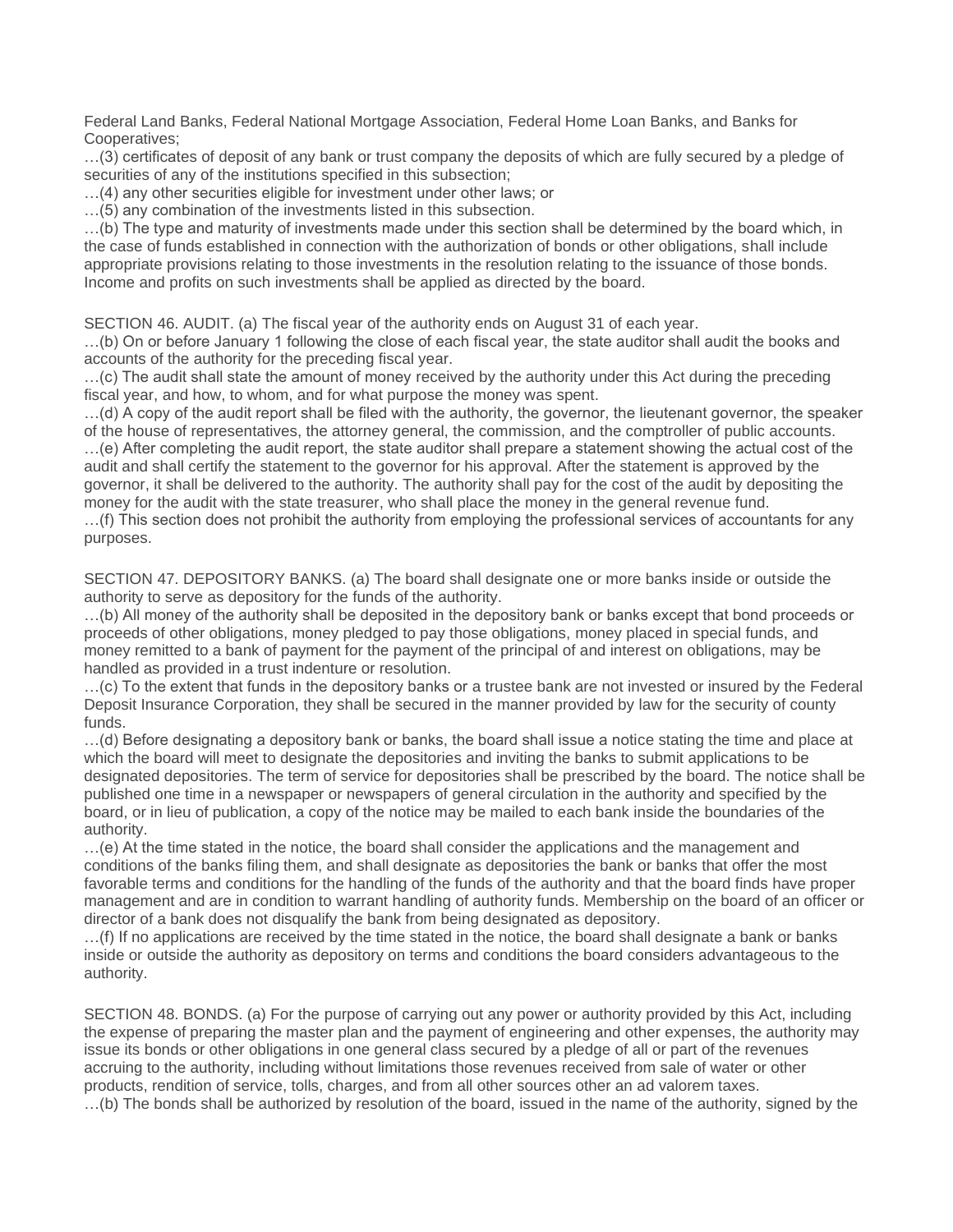president or any vice-president, and attested by the secretary. The bonds shall bear the seal of the authority. If authorized by the board, the signatures of the president or any vice-president, and the secretary or of both may be printed or lithographed on the obligations, and the seal of the authority may be impressed on the obligations or may be printed or lithographed on the obligations.

…(c) The obligations shall be in the form prescribed by the board, shall be in any denomination or denominations, shall mature serially or otherwise and not to exceed 50 years from their date, shall bear interest according to law, and may be sold at a price and under terms determined by the board to be the most advantageous reasonably obtainable. The board may make the bonds callable before maturity at the times and prices prescribed in the bonds, and the bonds may be made registrable as to principal or as to both principal and interest. The obligations may be further secured by a trust indenture with a corporate trustee.

…(d) Obligations may be issued in more than one series, and from time to time, as required for carrying out the purposes of this Act. A pledge of revenue may reserve the right, under specified conditions, to issue additional obligations that will be on a parity with or subordinate to the obligations then being issued.

…(e) The authority is an "issuer" for the purpose of Chapter 656, Acts of the 65th Legislature, Regular Session, 1983, (Article 717q, Vernon's Texas Civil Statutes), and that law applies to the authority.

…(f) The resolution authorizing the obligations or the trust indenture further securing the obligations may specify additional provisions that constitute a contract between the authority and the owners of those obligations. The board may provide for the additional provisions, including a corporate trustee or receiver provided by the authority to take possession of facilities of the authority in the event of default on the part of the authority in fulfilling the covenants.

SECTION 49. REFUNDING BONDS. The authority may issue refunding bonds to refund outstanding obligations issued under this Act. Refunding bonds may be issued by the authority as provided by Chapter 503, Acts of the 54th Legislature Regular Session, 1955 (Article 717k, Vernon's Texas Civil Statutes), and Chapter 784, Acts of the 61st Legislature, Regular Session, 1969 (Article 717k-3, Vernon's Texas Civil Statutes). Obligations issued at any time by the authority also may be refunded in the manner provided by any other applicable law.

SECTION 50. APPROVAL AND REGISTRATION OF BONDS. (a) After any bonds, including refunding bonds, are authorized the authority, the bonds and the record relating to their issuance shall be submitted to the authority, the bonds and the record relating to their issuance shall be submitted to the attorney general for his examination as to the validity of those bonds. If obligations are to be issued to finance in whole or in part waterusing facilities, before giving his approval the attorney general shall be furnished a resolution from the commission certifying that the authority has the necessary water rights authorizing it to impound and appropriate the water to be used by the project. If the obligations recite that they are secured by a pledge of the proceeds of a contract made between the authority and any public agency, a copy of the contract and the proceedings of the public agency authorizing the contract also shall be submitted to the attorney general.

…(b) If the attorney general finds that the bonds have been authorized and the contracts have been made as provided by the constitution and laws of this state, he shall approve the obligations and the contracts and the obligations then shall be registered by the comptroller of public accounts.

…(c) After approval and registration, the bonds and contracts are valid and binding and are incontestable for any cause.

SECTION 51. BONDS AS INVESTMENTS OR SECURITY FOR DEPOSITS. (a) Authority bonds are legal and authorized investments for:

- …(1) banks;
- …(2) savings banks;
- …(3) trust companies;
- …(4) savings and loan associations:
- …(5) insurance companies;
- …(6) fiduciaries;
- …(7) trustees;
- …(8) guardians; and

…(9) sinking fund of cities, counties, school districts, and other political subdivisions of the state and other public funds of the state and its agencies, including the permanent school fund.

…(b) Authority bonds are eligible to secure deposits of public funds of the state and cities, counties, school